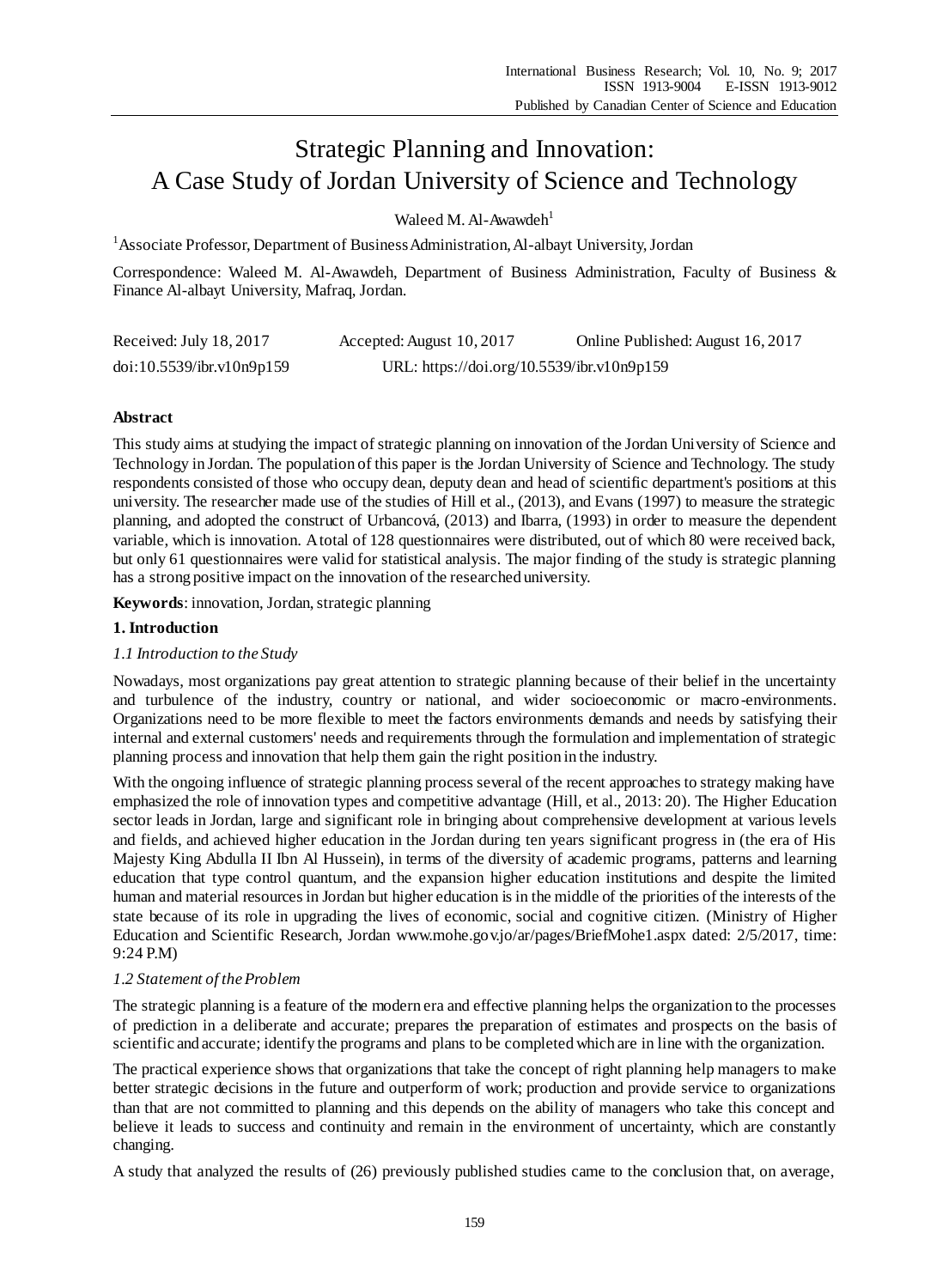strategic planning has a positive impact on company performance (Miller and Cardinal, 1994) also see (Rogers, Miller & Judge, 1999).

This study was launched from a research problem, which is the weakness of the Jordanian organizations' awareness of the importance of strategic planning and the lack of adoption of this concept and its application at all levels of administrative in the organization, which determines their ability to achieve innovation (Al-Salem and Al-Najjar, 2002). Therefore, a study that can seeks to highlight into the impact of strategic planning on innovation at the Jordan University of Science and Technology in Jordan which helps it to support the planning process and its interaction with other variables in it is an urgent one, specifically a research that aims to answer the following questions:

- 1. What is the level of strategic planning practice at the Jordan University of Science and Technology in Jordan?
- 2. What is the level of innovation at the Jordan University of Science and Technology in Jordan?
- 3. What is the impact of strategic planning on the innovation?

#### *1.3 Importance of the Study*

This study is one of a kind that undertakes the subject of the strategic planning and innovation in an Arab setting, so it is expected that its findings, recommendations and suggestions will shed light on issues that may not be tackled in similar researches that relate with different cultures.

The study also serve its value lies in the role played by the organization in achieving the great achievements through innovation processes in all administrative, economic, technical, medical and engineering fields according to new working methods, which is a continuous dynamic related to long-term decisions, and this shows the importance of the role of strategic planning in the organization as an encouraging element for innovation or obstacle.

Because of its reach to the saturation point, the higher education sector in Jordan is becoming competitive and consumers are no longer interested in the traditional education services that the sector offers.

The Arabic library is in need of researches that provide a connection between strategic planning and its benefits to guide and help Arab scholars in shaping their future researches and studies.

#### *1.4 Objectives of the Study*

This paper sought to achieve the following objectives:

- 1. To find the levels of strategic planning and innovation at the Jordan University of Science and Technology in Jordan descriptively;
- 2. To study the impact of strategic planning on the innovation at the Jordan University of Science and Technology in Jordan.
- *1.5 Related Literature and Studies*
- 1.5.1 Strategic Planning: Concept, Importance, and Components
- 1.5.1.1 Strategic Planning: Concept

Strategic Planning is an ongoing management process, therefore the organization cannot reach the point of saying that the planning is over but it is planning times and times in light of the achievement of the subsequent steps and based on the feedback that comes in the form of different reactions. This means that the administrative process is an integrated system (Hill, et al., 2013: 21).

Anthony (1965: 25) defines strategic planning as the long-term formulations, strategic plans and policies that define or change the organization's characteristics. These include decisions focused on goal setting, change in goals and resources used to achieve them, and the process of determining policies governing the acquisition and use of these resources.

Steiner (2010: 14) suggested that strategic planning seems as a process that begins with the setting of organizational goals, defines strategies and policies to achieve them, and develops detailed plans to make sure that the strategies are implemented and planning must be continuous and supported by appropriate action when necessary.

Kuehl & Lamping (1990: 232) sees it as a process by which the organization defines its long-term goals and how it will achieve those goals.

Strategic planning defining as a management tools used to help organization do a better jobalso, It can help an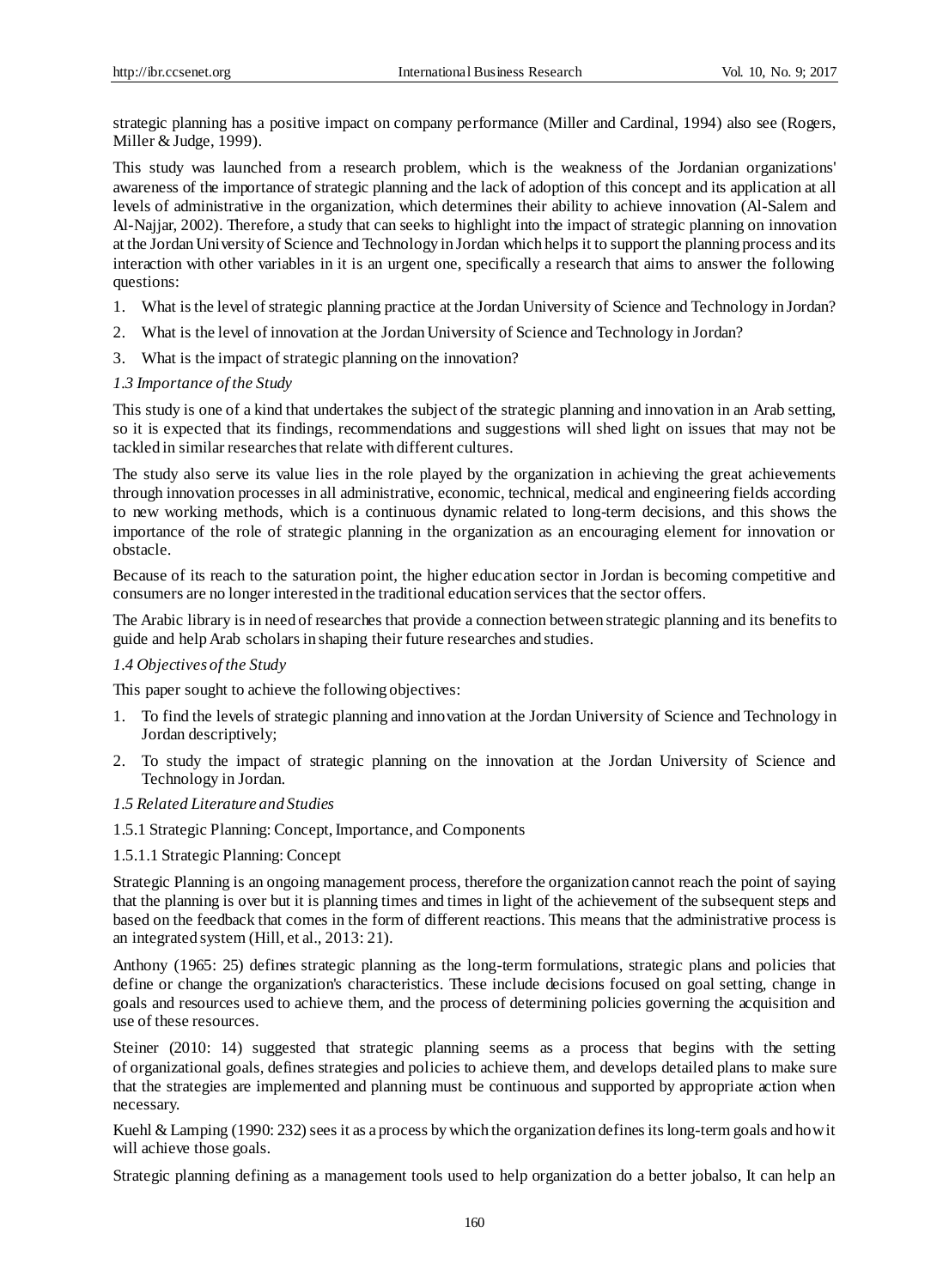organization focus its vision in response to a changing environment and ensure that member's of the organization is working toward the same aims (Allison & Kaye, 201: 1).

It is a process that serves to guide an organization in an environment of rapid and continuous change. Strategic planning focuses on established purposes and the system's strengths in terms of human and material resources (Norton, 2008: 80).

Bryson (2011: 111) it as a disciplined effort to produce fundamental decisions and actions that shape and guide what an organization is, what it does, and why it does it.

Immordino et, al. (2016) defined strategic planning as a process used by organizations to define strategy and provide direction regarding future decisions.

Ansoff & McDonnell, (1990: 15), , defined it as a logical mental analysis process to determine the future location of the organization in relation to changes in the external environment, strengths and weaknesses of the organization, and the extent to which the organization adapts to it.

Hunger & Wheelen (1997: 10) defined strategic planning as the development and formation of long-term plans To deal effectively with opportunities and threats in the external environment of the Organization, in the light of the strengths and weaknesses of the Organization's resources in its internal environment, It also includes the definition of the organization's mission and mission, the formulation of achievable goals, the development and formation of strategies and the development of policy directions for the organization.

Al-Salem (2000:17) defined strategic planning as an analytical mental process to choose the future location of the organization according to changes in the external environment, and extent the organization adapts to it. It is a process that does not start from a vacuum. It begins with the process of identifying the organization's mission, analyzing the environment, setting goals, developing strategies, evaluating them and selecting the most suitable ones for the organization.

Al-Arif (2001:8) believes that strategic planning is an insight into the ideal form of the company in the future and achieves this form.

It is also known as a set of mental and analytical activities that represent the development of the organization's mission, goals, plans and policies for the next phase (Al-Qatamin, 1996: 92).

Strategic planning defined as a dynamic process of change and responsiveness whereby the organization can adapt to the change in environmental factors. The tool for linking b/w organization and its environment is a comprehensive plan and the process of analyzing opportunities to determine the direction that the organization wishes to represent. To achieve the main goals of the Organization (Al-Sumaidi, 1999: 42)

Glueck (1978: 3) defined planning as a set of decisions and actions that lead to an effective strategy. Chandler defined it as defining the main long-term goals of the project, selecting alternatives and allocating the resources necessary to implement these goals (Al-Saad and Al-Ghalbi, 1999: 174).

Some of them defined strategic planning as the process of active participation in the preparation of the programmatic goals and sub-strategies of the work units in the organization (Obaidat, 1997: 42). There are those who define planning as actions related to defining the organization's goals and means of reaching them (Durra, 1994: 96). Based on the definitions and concepts of strategic planning, a procedural definition can be given to this study as follows:

Strategic planning is the creation of new ideas that extend to the distant future and reduce the uncertainty and direct senior management managers to think properly as well as to achieve new management to exploit time as much as possible.

1.5.1.2 Strategic Planning: Importance

The world is now facing a crucial period marked by radical changes and transformations. All are struggling to survive and to find a place on the broad front, which, in society's eyes, is very narrow. These changes and changes at the local and global levels have imposed a new reality that requires special preparation and a different approach to the challenges these variables (Badr 1994: 49).

Strategic planning is an important stage of the administrative process, as it represents a method of thinking and differentiation between methods of work, to choose the most appropriate alternatives with the available capabilities on the one hand, and the nature of the desired aims on the other hand, where strategic planning is one of the modern management concepts and effective tool To achieve long-term goals as it enables organizations to study and identify their current, available and future capacities to ensure their success (Al-Dmour, 2011: 13).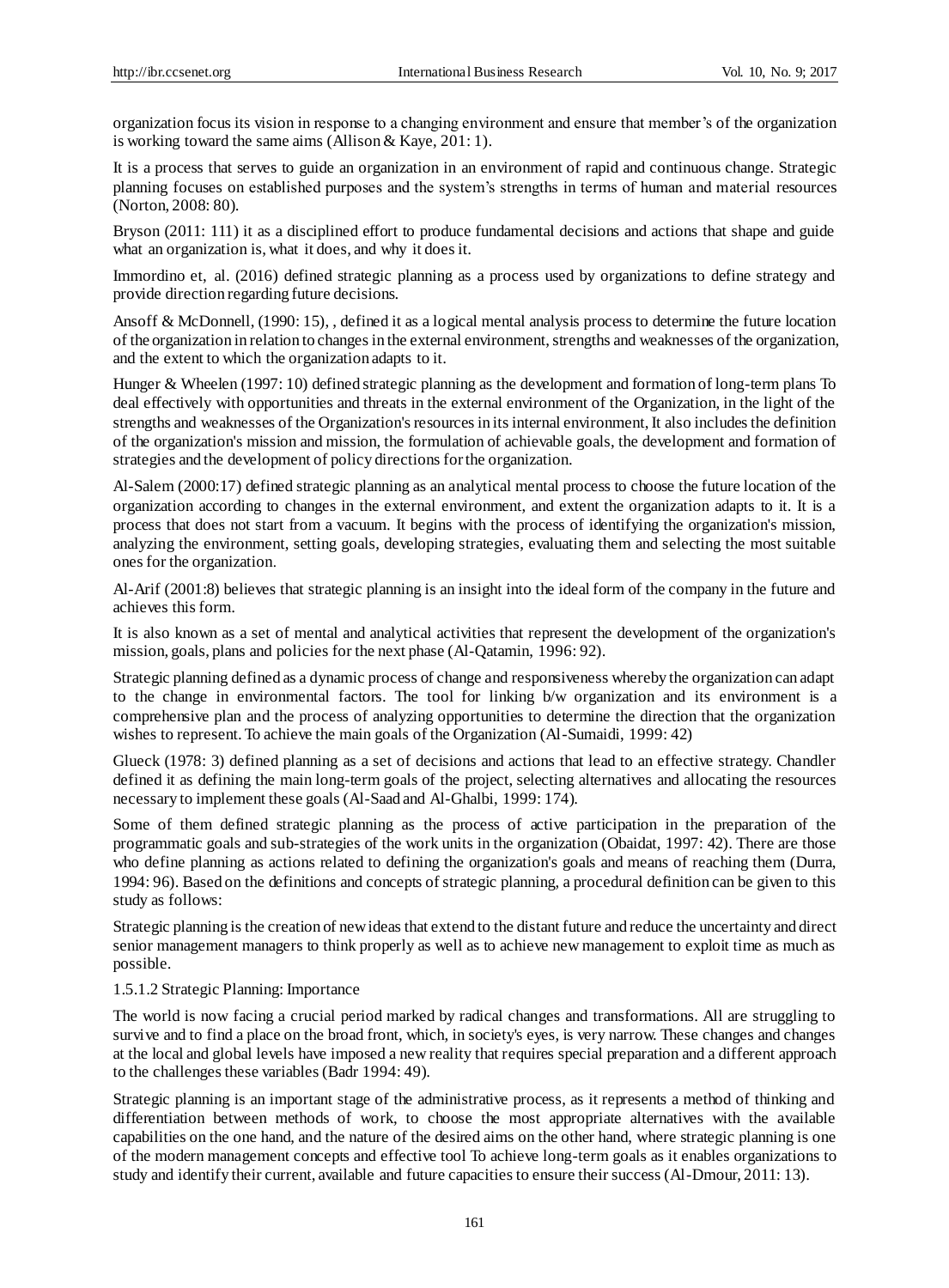Steiner (2010) Referenced that strategic planning represented a function of all managers at all levels of an organization, that help in deciding on the business in which the company should engage and on other fundamentals that shall guide and characterize the business, such as continuous growth, and it is part of the total planning process that includes management and operational planning, it also plays role in developing concepts, ideas, and plans for achieving aims successfully.

Since the mid-1990s, the variables have been increasing exponentially. Due to the tremendous progress in information and communication technology, the change that is occurring in a place results in a change in any other place. Hence, these variables have a strong impact at all local and international levels and on the public, private and non-profit sectors (Abu Bakr, 2000: 3).

The results of these variables have increased the degree of ambiguity and uncertainties in which the organizations are working, both now and in the future. The change in the economic, technical, political, social and legal factors as a result of the increasing complexity in the volume of activities and actions performed by the organizations all led to the need to think about innovation new methods of coordination between these activities and the tightening of control over their operations and the development of organizational structures, human resources, administrative methods, applied systems and management skills to be able to cope with the future (Awad, 2000: 24).

With the change of education systems, their evolution and the rapid growth in which the traditional planning entrances failed, in the confrontation of the complexities that accompanied the changes. Hence, there is a need for a pattern of planning that responds to the sensitivity of education systems to changes in the environment (Abbas, 2005: 18).

In this sense, many writers and researchers pointed to the need to use the practice of strategic planning process to meet these challenges because it depends on the future vision through the formulation of the organization's mission and internal analysis to identify the strengths and weaknesses and analysis of the external environment to identify opportunities and potential threats to identify strategic alternatives and choose the best ones for success The Organization (Al-Qatamin, 1996: 91).

The Jordanian reality was not far from these changes, which led some organizations, including Jordan University of Science and Technology in Jordan to implement long-term strategic planning to meet these challenges. The researcher chose the subject of strategic planning to be the subject of this study due to the importance of this subject in the current period and the future period. The many organizations facing the present time especially Jordan University of Science and Technology in Jordanare subject to study and have a negative impact on the performance of these organizations.

Accordingly, the importance of strategic planning lies in clarifying future directions, providing a cohesive basis for decision-making, establishing priorities, improving organizational performance, an important management tool in university concepts (Albon; Iqbal & Pearson, 2016). Mustafa (2010: 13) pointed that the aims of the implementation of strategic planning within educational organizations will help them to accurately identify the priorities related to the main purposes of educational organizations, which are focused on improving educational outputs and making them more adaptable and suitable for the current and future labor market, making them more able to achieve the desired results and more responsive to the changes occurring In the internal and external environment of the organization, which enables decision makers to make appropriate adjustments in a timely manner.

The organization's ability to improve the alignment between the organization and its external and internal environment, identify potential opportunities and threats in the future, create synergies in internal and external communications, and provide good input to management decisions as well as a cycle of oversight and guidance in the organization (Kargar and Parnell, 1996: 42-64).

According to Ololube (et, al., 2016), there is a noteworthy relationship between strategic planning and successful university management, also, there is a need for universities to promote research, teaching and learning processes through strategic improvement to strengthen university education. Weaknesses found in the university also need to be strategically improved to reduce their negative impact on the management of university system.

After reviewing the literature on strategic management thought that there are multiple levels of strategic planning with different writers, researchers and thinkers, but most agreed on the existence of three levels of strategic planning and as follows: Strategic Planning at the Corporate Level: Strategic planning at the corporate level means defining the entire course of the organization, human resource development, and environmental factors (taking care of strengths and weaknesses of competitors, taking into account capital and labor sources as well as the care of raw materials) (Daft, 2001: 242).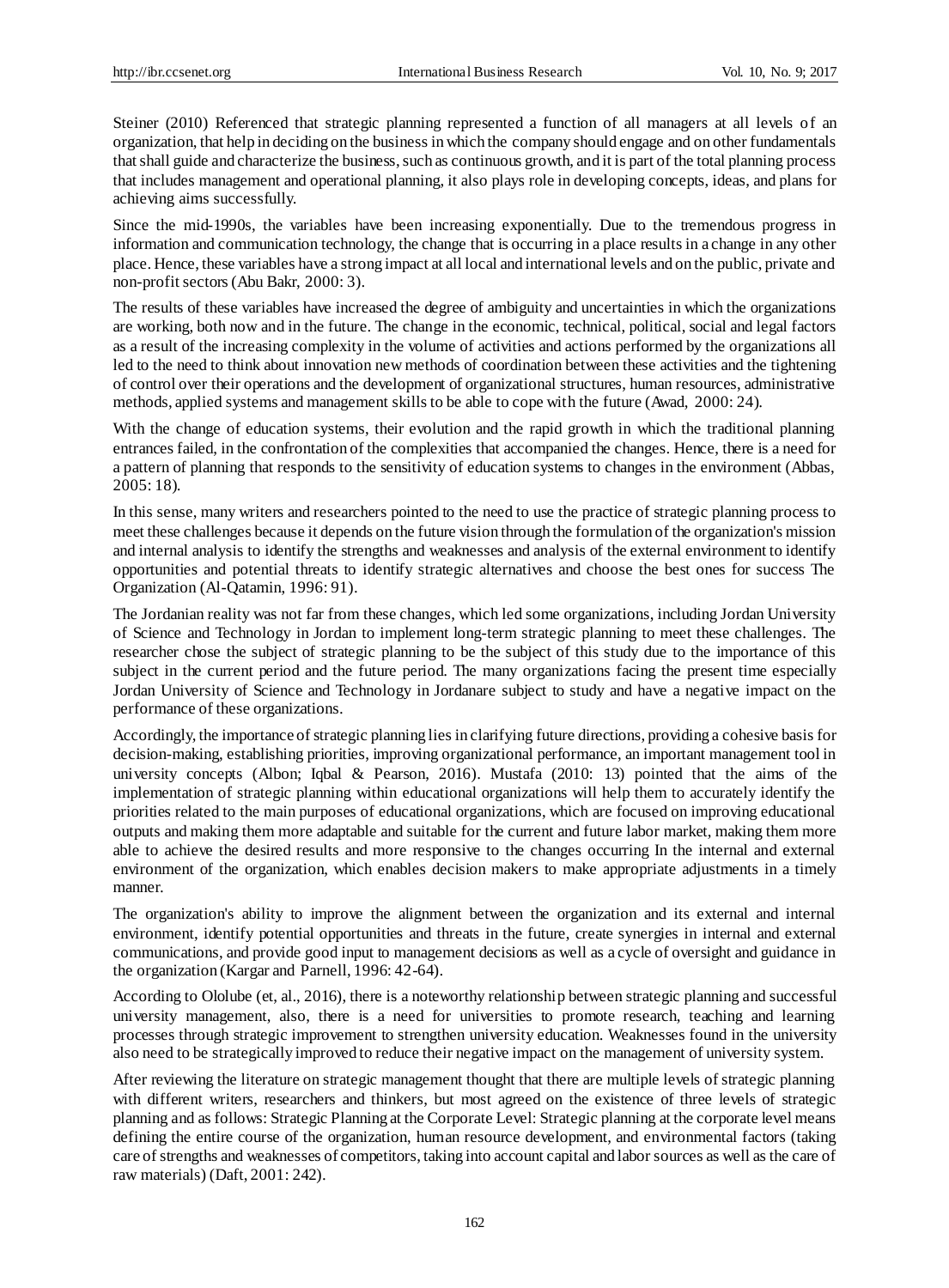- 1. Strategic planning at the level of business units: Strategic planning at the level of business units means how each unit of the organization can contribute to the enhancement of the overall strategy of the organization. It defines the ways in which the process of managing competition is handled (Al-Qatamin, 1996: 106).
- 2. Strategic planning at the functional level: It refers to the plans for a particular operation or division within the organization where the emphasis is placed on the implementation of the business strategy by the function of finance and human resources as well as the function of marketing, operations and research and development. The functional strategy is an important strategy that indicates how various business activities contribute to The overall strategy of the organization (Alalak, 1998: 103).

Lewis et al., (2006: 126) mentioned that strategic planning at the corporate level, develop a mix of business units that meets the company's long-term growth strategic planning at the level of business units, to develop and maintain a distinctive competitive advantage that will ensure long-term profitability; and strategic planning at the functional level, means to develop action plans that ensure that corporate strategies are implemented.

#### 1.5.1.3 Strategic Planning: Components

There are divergent views on the components of the strategic planning process. This is because of their theoretical background differences or because of their different focus on several aspects and the omission of other aspects. Some views may be put forward, for example, but not limited to strategic planning for (Koontz et al., 1984, 127-131) including: Mission, goals, strategies, policies, procedures, rules, programs, and budgets.

The components of strategic planning Kotler, (1997: 80) mentioned the Mission, goals, strategies, analysis, expansion, implementation and control.while Evans (1997: 99) states the Mission, goals, strategies, analysis, expansion. Hill et al., (2013:13) mentioned Mission, Vision, Values, Goals, internal and external analysis, and strategy implementation are the main components of the Strategic Planning Process

It is clear from the above that the elements agreed upon by most researchers and writers are the vision, the mission, the analysis, the goals, and the strategies on which this study is based.

In a study entitled "Impact of strategic planning on Management of Public Organization" Salkic (2014) suggested that modern public organizations should be familiar with the internal and external factors that affect their business. Achieving balance between these factors is essential for building a successful business model in the current conditions of rapid change and increased competition.

1.5.2 Innovation: Concept, Importance and Factors Affecting Innovation in Organizations

#### 1.5.2.1 Innovation: Concept

The thinkers and the management writers differed about the definition of innovation, where there is no clear and specific agreement for reasons related to the complexity of the phenomenon itself or the multiple directions of thinkers where each one of them is considered from a certain point of view that agrees with his specialization or inclination. Seen on the basis of personal characteristics and characteristics of the creators so we will address some of the definitions as follows:

Innovation is ideas that are useful and related to solving certain problems or assembling, re-fitting known patterns of knowledge into new forms (Al-Sarzan, 2000: 28). Innovation is the development of an idea, a theory, a new scientific assumption, or anew way of managing the organization (Amer, 2001, 598). Innovation was a form of human activity and began to take care of it only in the early fifties of the 20th century. Creative studies at the time focused on the cognitive dimensions or mental factors that shape the creative thinking (Al-Salem, 2000: 100).

Innovation is a very complex phenomenon with multiple faces or dimensions, so scientists differed in the definition of the concept of innovation and there was no clear and specific definition of it may be due to the many areas where the concept of innovation on the one hand and the curricula of researchers and their jurisprudence and scientific and cultural awareness and schools of thought on the other hand; Some of them are looking at the concept of innovation based on personal characteristics and some of them are seen on the basis of the product and others on the basis that the process and some of them based on creative attitude or creative environment (Al-Amari & Al-Samarrai, 2002: 84).

Many researchers have tried to develop concepts that differed in their comprehensiveness. (Amabile et al., 1996: 78) defined it as an expression of purely authentic ideas, but originality alone is not sufficient to be creative. The idea must be appropriate and applicable and must influence how it is implemented Business to develop a product or improve the production process.

Innovation was defined as the ability of individuals to solve existing problems and as an authentic perception of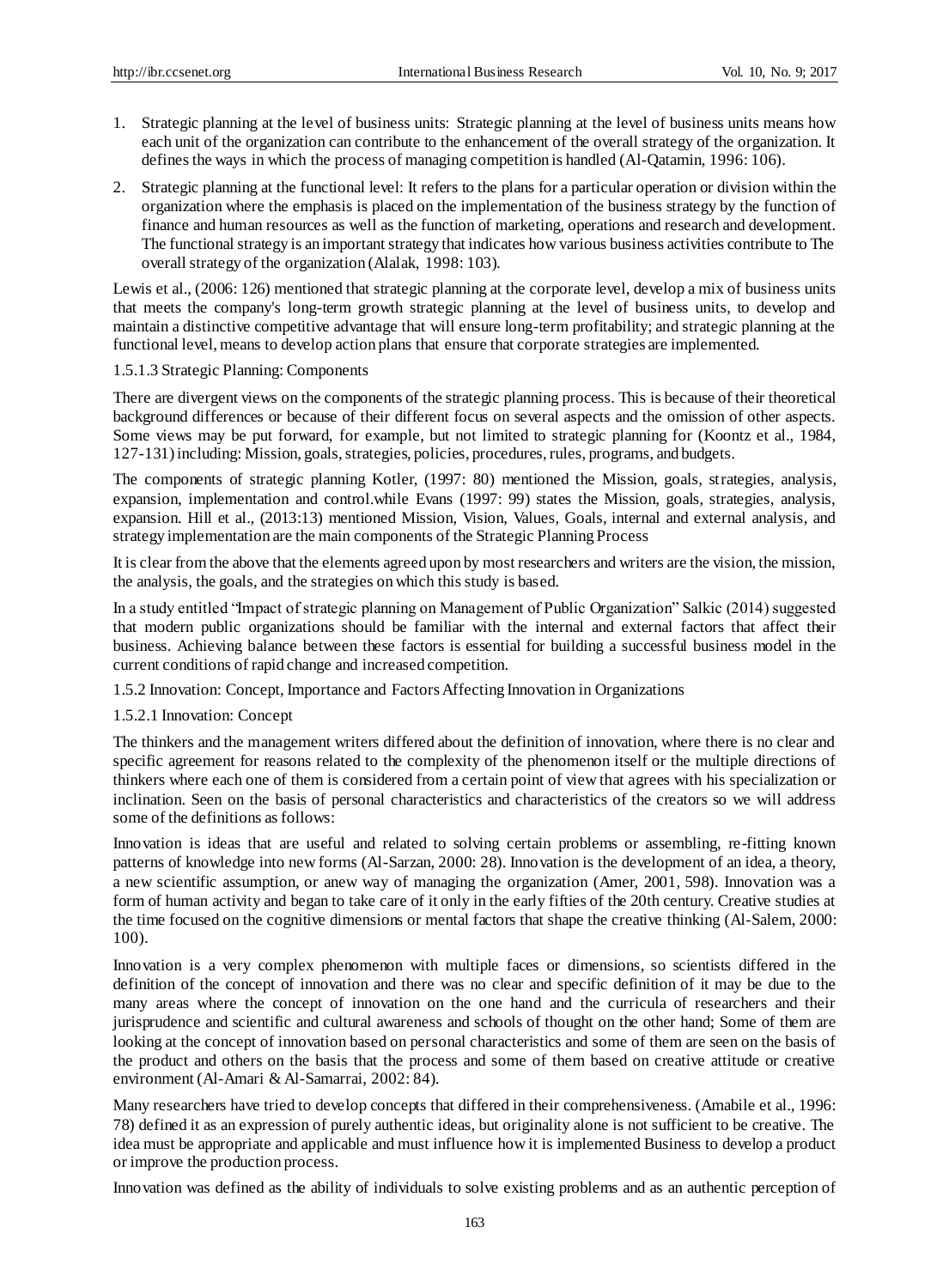alternatives that could contribute to existing problems (Allozi, 1999: 110). It was also known as a new idea or behavior for the organization's industry, market, or public environment (Daft, 2001: 357). According to Armstrong & Kotler (2000: 355), innovation is defined as the application of new ideas in this perspective. It refers to a commodity or service that is understood and understood by anyone as new.

In the view of (AL- Dahan, 1992: 179) that innovation is a breakthrough in the application phase, that is, invention precedes innovation and depends on the level of the idea, but innovation includes the application of the idea. Innovation refers to something new introduced for the first time provided that the provider is a new one has not been touched before, innovation means the birth of something new and unfamiliar (Al-Qaryouti, 2000: 257)

(Robbins & Coulter, 1990: 404) is an innovative idea presented in the form of useful goods and services or adopted a method in the processes and that the creative organizations are characterized by their potential to direct their innovations towards useful outputs and based on the above concepts of innovation can provide a procedural concept for this study as follows: Innovation is the ability of individuals to generate new ideas characterized by scarcity, which contributes to solving existing problems and the manufacture of products or provide a new service and achieve economic or social benefit.

Innovation is considered the capability to generate new and useful ideas that concern products, services, processes, managerial practices as well as competitive strategies Olszak & Kisielnicki (2016).

In summary, innovation is a human activity that occurs in all areas of life as it happens at the level of the individual, the community, the organization and society, and its measurement is relatively relative, and only a little is recorded or given an innovative identity, which is a complex process that includes a mental element and a behavioral element.

In a study entitled "Competitive Advantage Achievement through Innovation and Knowledge," Urbancová, (2013) said that in today's highly competitive environment the goal of each organization is to defeat competition and win new customers. Individuals who are holders of knowledge represent a tool for the generation of innovations. One of the conclusions of the study is that organizations find it important to innovate and support an innovative culture.

## 1.5.2.2 Innovation: Importance

Innovation is one of the main tools for the growth of contemporary organizations and their ability to adapt to the conditions of the internal environment and the external environment. It is one of the axes of managers' attention in many organizations. The most creative studies agree on its importance to the organization with its many advantages. Or development of these ideas, the fields of innovation are many in the organization (the university), which is used to assess the performance of the organization and the importance of innovation stand out by achieving the following benefits (Harem, 2003:313):

- 1. Promote and revitalize the Organization's overall performance.
- 2. Improve the image of the university and make its position acceptable between Arab and international universities.
- 3. The success of the organization is great and can be in the forefront of universities.
- 4. Speed in providing new experience or change in new research.
- 5. Increasing the efficiency of the organization by providing new ideas to productive andservice institutions (Harem: 313: 2003).

Innovations are guided forward through an interactive process of knowledge generation, application, and innovations are increasingly seen as fundamental to the competitiveness of enterprises and economies, whereas knowledge is critical to the process of innovation (Stejskal, Mikušová & Prokop, 2016). They suggest that partnerships between enterprises and universities positively affect enterprises' creation of innovation both product and process.

#### 1.5.2.3 Innovation: Factors Affecting Innovation in Organizations

Many researchers discussed the factors affecting innovation and differed in their enumeration. Hodge and Anthony (1991: 597) believe that factors influencing innovation are: experience, skill of the employee, achievement of education, job position, organizational support, organizational culture, leadership style.(Ibarra, 1993: 471) The factors influencing innovation are (educational attainment, organizational structure, organizational support, thinking style, administrative function, centralized organizational culture and decentralization) and based on the above study will depend on factors influencing adoption of innovation Organizations are (innovation culture,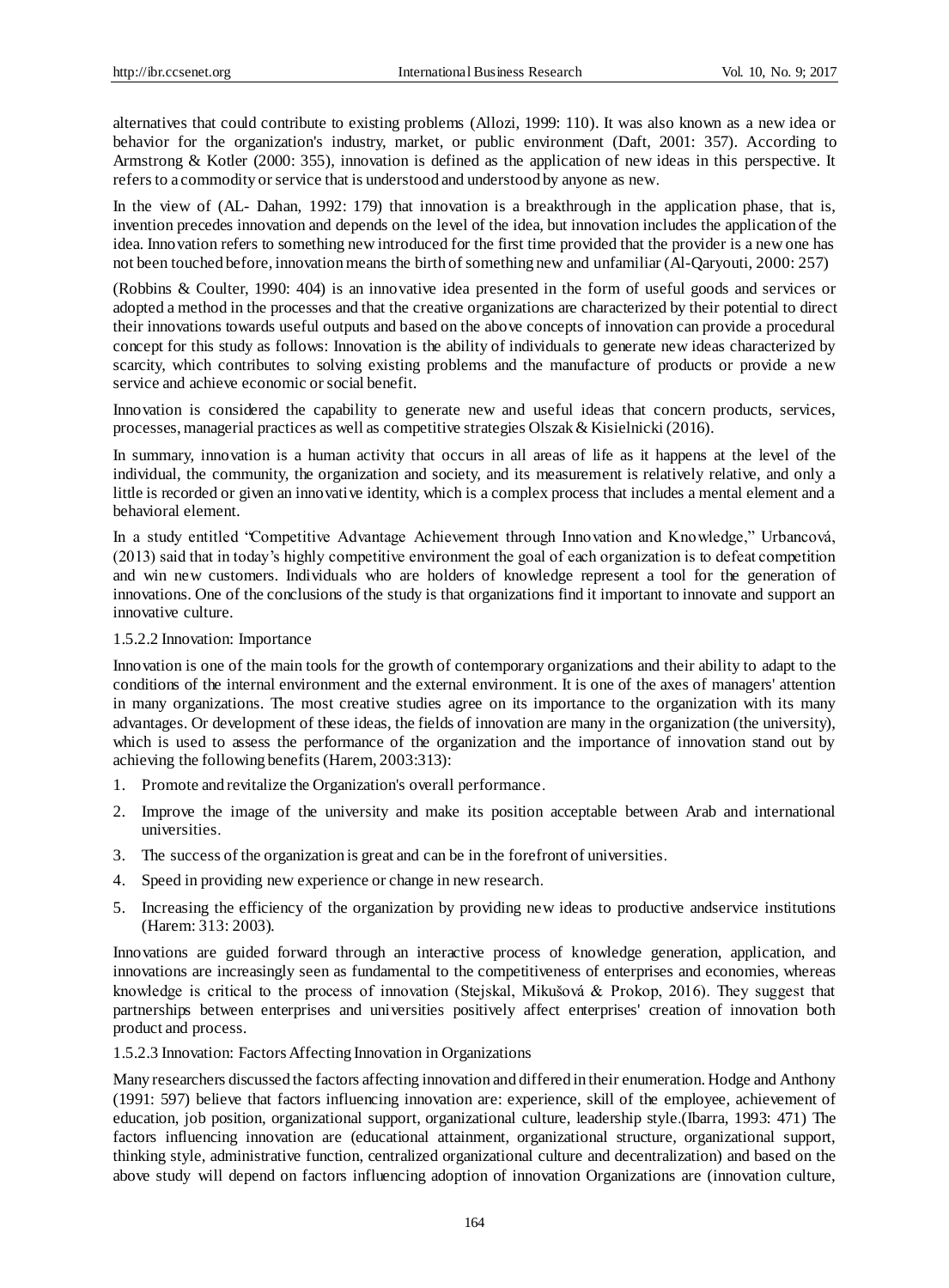#### leadership style, organizational support for innovation)

#### 1.5.3 Research Hypothesis

Based on the previous literature and studies, the hypothesis of this research is:

*1. There is no correlation between strategic planning and Innovation of the Jordan University of Science and Technology in Jordan on α ≤ 0.01*

*2. There is no impact for strategic planning on the Innovationof the Jordan University of Science and Technology in Jordan on α ≤ 0.01*

#### **2. Research Methodology**

Based on the nature of this research and the required data to answer the previously stated problem, the descriptive and the analytical methodologies were utilized, and the necessary data were collected through questionnaires that were prepared for that purpose.

#### *2.1 Population of the Study*

The population of the study consisted of those who occupy different managerial positions deans, deputy deans and heads of scientific departments at the Jordan University of Scienceand Technology in Jordan for they have the required experience that qualifies them to answer the items of the questionnaire. The population amounted to 128 employees.

No sampling technique was used because covering the entire population of (128) respondents were possible. The researcher handed a total of 128 questionnaires to all colleges, out of which 80 were retrieved, but 61questionnaires were only valid for statistical analysis.

#### *2.2 The Study Instrument*

Because of the absence of a ready instrument to achieve the objectives of the study, the researcher is a prepared questionnaire for the purpose of this research, which consists of two parts.The first part pertains to items that describe the dimensions of strategic planning, which are: mission, strategic goals, strategic analysis, strategic vision, and strategy implementation using the construct of review literatures that have a relationship with strategic planning. The researcher quoted items from that literature and was reformulated in proportion to the current study, amounting (15) items, (3) items for each of these dimensions. The second part contains items that measure the organizational innovation of the university based on review literatures that have a relationship with organizational innovation. The researcher quoted items from that literature and was reformulated in proportion to the current study consisted of (12) items, (4) items for each of the innovation culture, Leadership style, support innovation, respectively. The respondents were instructed to answer using the Likert scale:  $5 =$  Strongly Agree; 4  $=$  Agree; 3 = Neutral; 2 = Disagree; and 1 = Strongly Disagree.

## *2.3 Face Validity*

The construct of review literatures was adopted to cover the first part of the research instrument that contains the items of the strategic planning dimensions. Therefore, the construct and its items were presented to a number of faculty members of the universities who have intellectual contributions and articles in this field and from different disciplines to find the extent of their suitability for such a study, as well as the level of their "fitness" to the business environment of a country such as Jordan. Their comments were taken into consideration by the researcher. The same thing applies to the second part of the questionnaire that measures the organizational innovation.

## *2.4 Internal Consistency*

The internal consistency of the research instrument was validated by calculating the Cronbach's Alpha Coefficient, where the range of its values is from zero to one. The criterion that is used in the research to examine the reliability of each variable is that if the variable reliability is less than 0.60, it is considered to be of poor reliability. If the variable reliability is over 0.70, it is considered as a reliable measure (Sekaran, 2003). Cronbach's Alpha was calculated for all the variables that are included in the research instrument and turned out to be more than 0.70; (75%) for strategic planning (80%) for innovation and it is an appropriate degree of consistency and the instrument is ready for final application.

#### *2.5 The Statistical Methods Applied to this Study*

- 1. Frequencies, Means and Standard Deviation to calculate the levels of strategic planning and innovation.
- 2. Correlation coefficient to determine the relationship of independent variables to dependent variables.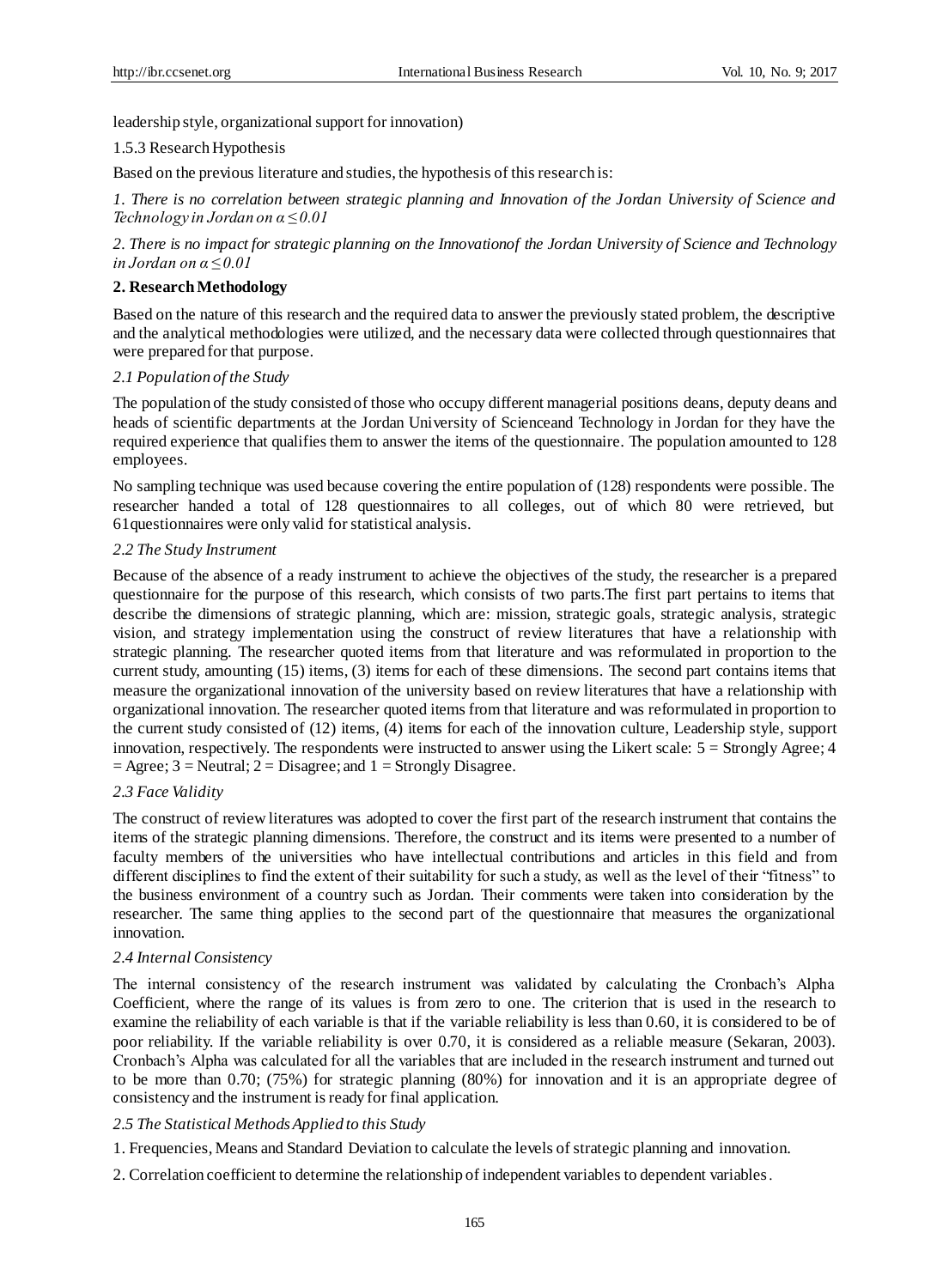3. Simple regression coefficient to determine the effect of independent variables on dependent variables

## **3. Statistical Analysis and Findings of the Study**

To answer the first problem of the study on what is the level of strategic planning practice at the Jordan University of Science and Technology in Jordan, means and standard deviations for each strategic planning dimension were calculated, as shown in the table below:

| Table 1. Means and Standard Deviations of the Strategic Planning Dimensions |  |
|-----------------------------------------------------------------------------|--|
|-----------------------------------------------------------------------------|--|

| Construct                  | <b>Measurement Items</b>                                                                                                                                                                                    | Mean | <b>SD</b> | Order | Rank     |
|----------------------------|-------------------------------------------------------------------------------------------------------------------------------------------------------------------------------------------------------------|------|-----------|-------|----------|
|                            | 1. The university provides the community with current<br>and future professions and disciplines                                                                                                             | 3.74 | 1.11      | 16    | High     |
| <b>Mission</b>             | 2. Curriculum development and modernization in light<br>of contemporary scientific trends taking into account<br>local conditions                                                                           | 3.73 | 1.16      | 15    | High     |
|                            | 3. The university transforms theoretical and applied<br>knowledge into an ethical, cultural and social reality                                                                                              | 3.70 | 1.93      | 14    | High     |
|                            | 4. The university seeks to support and encourage the<br>owners of proposals and creative ideas                                                                                                              | 3.62 | 1.30      | 18    | Moderate |
| Strategic Goals            | 5. The University works to achieve goals that are<br>consistent with its mission                                                                                                                            | 3.55 | 1.17      | 17    | Moderate |
|                            | 6. The university support and encourage the owners of<br>proposals and creative ideas                                                                                                                       | 3.49 | 1.22      | 19    | Moderate |
| Strategic Analysis         | 7. Lack of sufficient number of professors in a number<br>of specializations                                                                                                                                | 3.18 | 1.36      | 20    | Moderate |
|                            | The university keeps pace with scientific<br>8.<br>development continuously                                                                                                                                 | 3.16 | 1.33      | 22    | Moderate |
|                            | 9. The university is working to address the causes of<br>migration of scientific competencies                                                                                                               | 3.14 | 1.11      | 21    | Moderate |
|                            | 10. The University contributes to the preparation of<br>efficient human resources                                                                                                                           | 3.76 | 1.37      | 23    | High     |
| Strategic<br>Vision        | 11. The University has a unique vision of achieving<br>quality in its scientific outputs                                                                                                                    | 3.62 | 1.29      | 24    | Moderate |
|                            | 12. The University is working on identifying the<br>achievable goals in line with the conditions<br>surrounding the internal and external environment, in<br>line with the latest developments in the world | 3.31 | 1.48      | 25    | Moderate |
| Strategy<br>Implementation | 13. The University prepares capable individuals at all<br>administrative, technical and leadership levels of<br>implementing strategic planning                                                             | 3.16 | 1.39      | 27    | Moderate |
|                            | 14. The university has an organizational structure that<br>helps implement the strategy                                                                                                                     | 3.34 | 1.32      | 28    | Moderate |
|                            | 15. The University works to achieve goals according<br>to its vision and mission                                                                                                                            | 3.48 | 1.22      | 26    | Moderate |

The table above shows a high level of practice for strategic planning dimensions items, based on the means of the answers of the respondents of the study. Results ranged from 3.76 as the highest, and 3.14 as the lowest. Indeed, the difference between values is relatively small and leaves no room for interpretation. The researcher corrected the responses of the 60 sample members, deans, deputy deans and heads of scientific departments at the University; and then finding the mean and standard deviation. In the light of this procedure, the paragraphs were arranged from the highest vertex to the lowest amid the promised paragraphs (3) and more paragraphs are approved by the sample and represent the role of strategic planning at the University and its relationship to administrative innovation and for technical and philosophical reasons. Most of the responses were in the middle of (3.140) to (3.760) with a standard deviation of (1.99) to (1.489). This means that the deans of the colleges of University and the heads of the scientific departments have a clear vision of the planning process and share their subordinates in the planning process as it is true according to the democratic approach, and that their decisions often face positively from the officials at the University.

To answer the second problem of the study on what is the level of organizational innovation at the Jordan University of Science and Technology in Jordan, means and standard deviations for each organizational innovation dimension were calculated, as shown in the table below: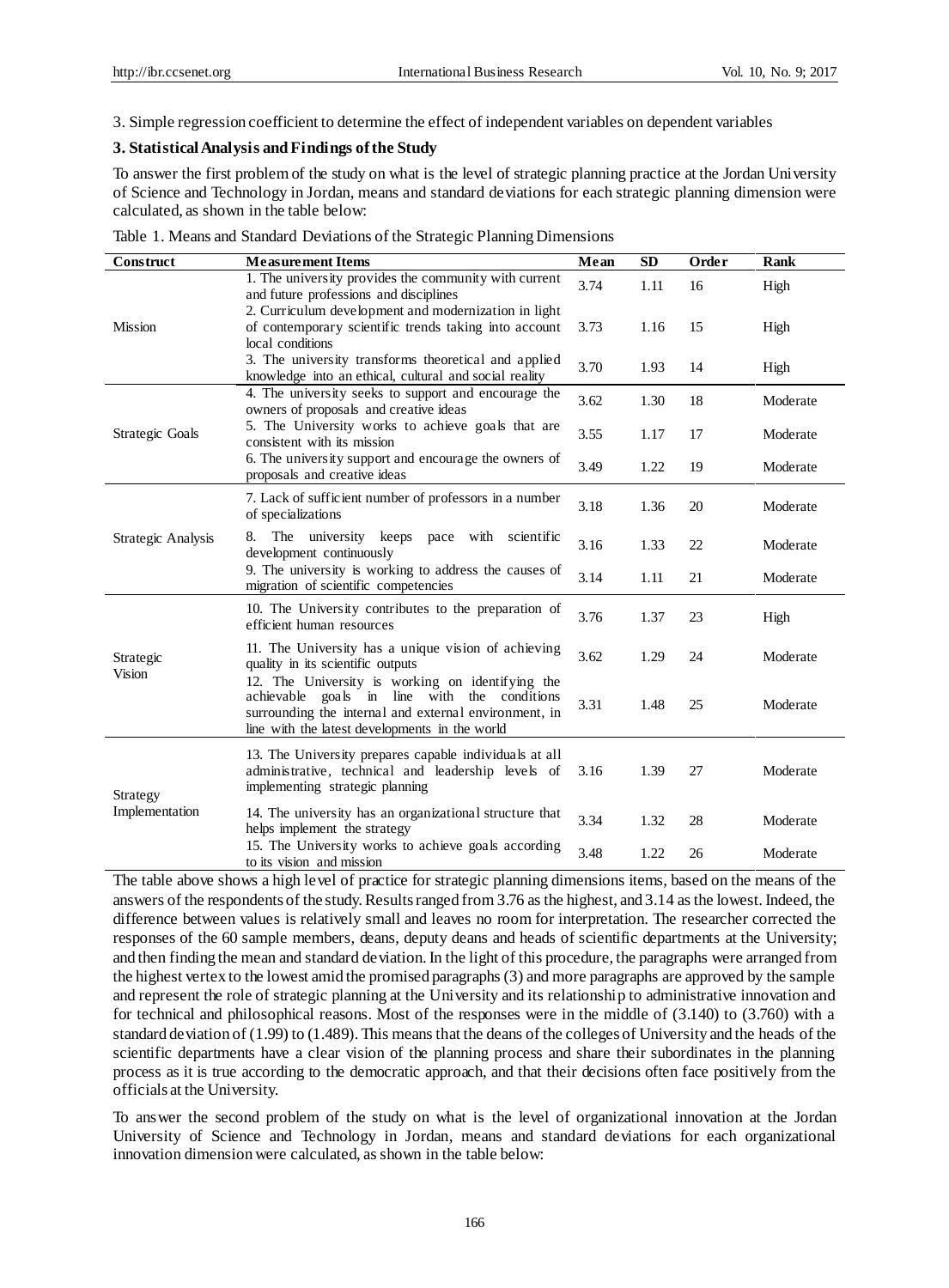| Construct             | <b>Measurement Items</b>                                                                                                  | Mean | <b>SD</b> | Order | <b>Rank</b> |
|-----------------------|---------------------------------------------------------------------------------------------------------------------------|------|-----------|-------|-------------|
|                       | 1. Organization's management evaluates an annual festival<br>to support creators                                          | 3.95 | 1.14      | 4     | High        |
| Innovation            | 2. Organization Management means informing the<br>employees about the regulations and instructions in it                  | 3.68 | 1.28      | 125   | High        |
| Culture               | 3. organization management feels its employees that there<br>is an existence common values between it and them            | 3.49 | 1.25      | 134   | Moderate    |
|                       | 4. The prevailing norms at the organization agree with the<br>values that it believes in                                  | 3.30 | 1.14      | 1     | Moderate    |
| Leadership<br>Style   | 5. Management interest the creative talents of its<br>employees                                                           | 3.57 | 1.14      | 8     | Moderate    |
|                       | 6. organization management focuses on all tasks and how<br>to accomplish them                                             | 3.44 | 1.17      | 6     | Moderate    |
|                       | 7. The organization's management seeks to resolve<br>differences between employees                                        | 3.40 | 1.22      | 5     | Moderate    |
|                       | 8. organization management involves employees in<br>decision making                                                       | 3.39 | 1.35      | 7     | Moderate    |
| Support<br>Innovation | 9. The organization qualifies human resources to activate<br>their role in the creative process                           | 3.71 | 1.07      | 9     | High        |
|                       | 10. The organization always attracts creators                                                                             | 3.26 | 1.30      | 10    | Moderate    |
|                       | 11. Save money to support creators and adopt their ideas<br>12. The creative thinking and abilities of the creative staff | 3.12 | 1.13      | 12    | Moderate    |
|                       | are respected by the administrative leadership of the<br>organization                                                     | 3.30 | 1.13      | 11    | Moderate    |

Table 2. Means and Standard Deviations of the Innovation Dimensions

The table above shows a reveal the components of the innovation of the staff at the University, including the care of the culture of innovation, the answers came at a level agreed where the proximity of the arithmetic mean of these statements between (3.95) to (3.30) and a standard deviation of (1.14) to (1.28) meaning that the items of the study sample agree on the existence of care The university administration has encouraging signs to support the creative professors in this ancient institution as a front for science and scientists. As for the style of leadership to support the creators, the results of these answers were almost consistent where the teachers agreed and to the degree of approval and indicate that circles (1.25) to (1.35). The sample of the study sample agreed with the majority of these statements and the attention of the administration of University with the innovators. Between (3.12) and (3.71) and with a standard deviation of (1.07) and (1.30). This means that the Professors, agree with the degree of approval that they see support from the University for its creators.

#### *3.2 Testing the Hypothesis of the Study*

#### 3.2.1 Results and Findings of the Study

Ho<sub>1</sub>. There is no significant correlation between strategic planning and Organizational Innovation of the Jordan University of Science and Technology in Jordan on  $\alpha \leq 0.01$ .

|  |  |  | Table 3. Coefficients of Correlation between Strategic Planning and the Innovation Variables' |  |  |
|--|--|--|-----------------------------------------------------------------------------------------------|--|--|
|  |  |  |                                                                                               |  |  |

| Variables |                                  | Innovation |              |                  |                   |
|-----------|----------------------------------|------------|--------------|------------------|-------------------|
| Planning  | Components of Combined Strategic |            | Computed (t) | Scheduling $(t)$ | Significant Level |
| . .       | Overall Index                    | 0.80       | 14.4         | 2.39             | 0.01              |

Researcher have been using simple correlation coefficient in order to discover the nature of the relationship contained in this hypothesis, in order to give a sound decision on the admissibility of the hypothesis.

Table 3 shows that there is a strong significant correlation between strategic planning and the organizational innovation, as the value of their correlation coefficient (0.80) which reflect a statistically significant level of confidence in a positive relationship (99%), as this link reinforces the importance of the role of strategic planning in achieving organizational innovation in the organization, which it confirms that the value of (t) Computed (14.4) which is greater than the value of  $(T)$  Scheduling amounting to  $(2.39)$  at the significant level  $(0.01)$  and accordingly rejects this hypothesis.

Ho<sub>2</sub>. There is no significant effect between strategic planning and organizational innovation of the Jordan University of Science and Technology in Jordan on  $\alpha \leq 0.01$ .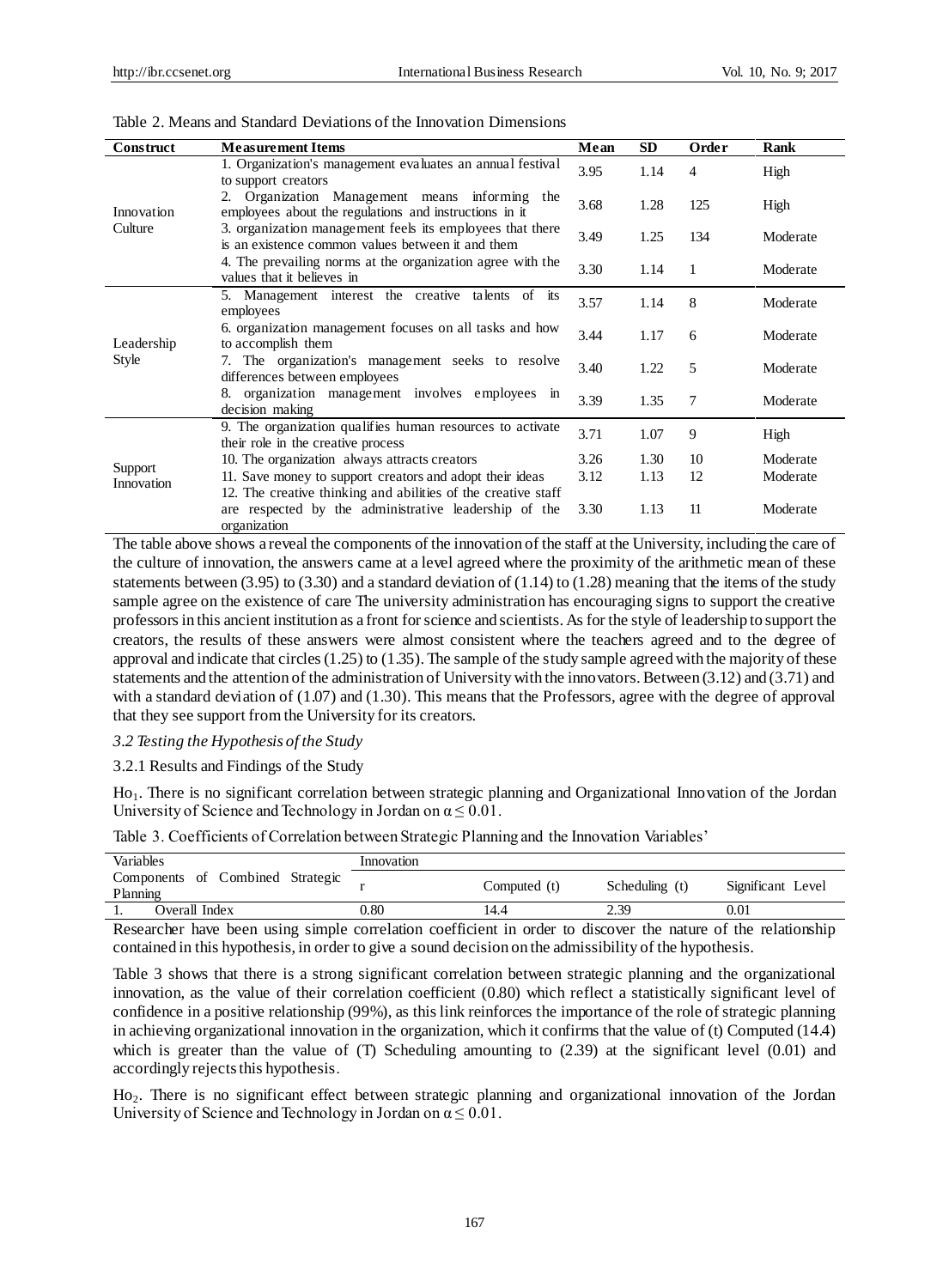|  |  | Table 4. Impact of Strategic Planning on Innovation |
|--|--|-----------------------------------------------------|
|  |  |                                                     |

| Variables |                                  | Innovation |              |                |                   |
|-----------|----------------------------------|------------|--------------|----------------|-------------------|
| Planning  | Components of Combined Strategic |            | Computed (f) | Scheduling (f) | Significant Level |
|           | Overall Index                    | ).70       |              | 7.08           | 0.01              |

The data above shows that there is a positive Influential relationship between strategic planning and organizational innovation, with an  $R^2$  valve of (0.70). This indicates that the percentage of explained difference in organizational innovation due to the planning component is not less than (0.70) and that about (0.30) of the current variables are due to other variables not included in the current study or random variables, cannot be controlled, and this result enhance by  $(F)$  value test where computed  $(F)$  was (7.15), which is more than the value of Scheduling  $(F)$  (7.08) at a significant level (0.01); with a confidence level (99%).

There is a significant effect relationship between strategic planning and organizational innovation in the university.

## **4. Results Discussion and Conclusion**

The results of the analysis showed that the strategic planning at the university is relatively good, which indicates the attention of the University to strategic planning of its work in order to meet the difficult conditions. Where the results of the study showed that there is a strong correlation between the strategic planning and organizational innovation at the university as the correlation coefficient between them  $(0.80)$ , also, showed that there is a positive Influential relationship between strategic planning and organizational innovation in general, with a coefficient of (70%).

As strategic planning represents a way to develop and change in universities, because it works on the transition from random administrative practices, to approved participation, innovation and excellence management practices, and creativity, as it represents one of the ways to face the difficulties of the future and the challenges of educational systems

There is agreement with the deans of the faculties and the heads of the scientific departments in their tendency to strategic planning and organizational innovation where they gathered in their answers and to a degree acceptable to all the items related to strategic planning and organizational innovation.

Leakage of a considerable proportion of scientific qualifications and holders of higher degrees motivated by the requirements of living and represents this phenomenon economically and socially and scientifically and the most able to create innovation in the university and which would reduce this phenomenon.

As strategic planning in universities supports university leaders to be aware of educational processes , outputs and contributes to the achievement of the aims of the educational institution. The strategic planning in the universities should be a culture and a new way of thinking and work according to the visions and strategic objectives of each university to reach a dynamic environment characterized by excellence in performance and high productivity and contribute to the formulation of the future, and as the human element in the work has become the basis and basis in building economic and social progress, the planning processes lies in the development of human resources and the development of abilities and skills and refinement and formulated in various scientific, practical, technic al and behavioral aspects.

Based on the findings of the study, it is possible to present some of the proposals which the researcher believes must be taken to activate organizational innovation at the University, as follows:

- 1. Although the results of the study indicated that the concerned at the University are conducting strategic planning processes, but it is not at the required level, so we suggest conducting field studies from time to time to find out the developments that may have developed in other universities in such a way that makes the administration of the University a clear environment for turn around.
- 2. Focusing on the activities of strategic planning and organizational innovation and commitment to apply them and move away from the neutral view that does not achieve success and excellence of the Organization and impede the ways to progress.
- 3. Encouraging the process of innovation and innovation among the ranks of the creative teachers and administrators through a competition for the best administrative work or the best patent in which the winner is given an appropriate reward to raise the morale of the workers and increase competition among them.
- 4. Providing the Deanship of Colleges at the University with individuals possessing new and varied talents that can be drawn from within the university or from outside and allowing some of them to complete their higher studies in order to provide young cadres capable of managing the organization in the future.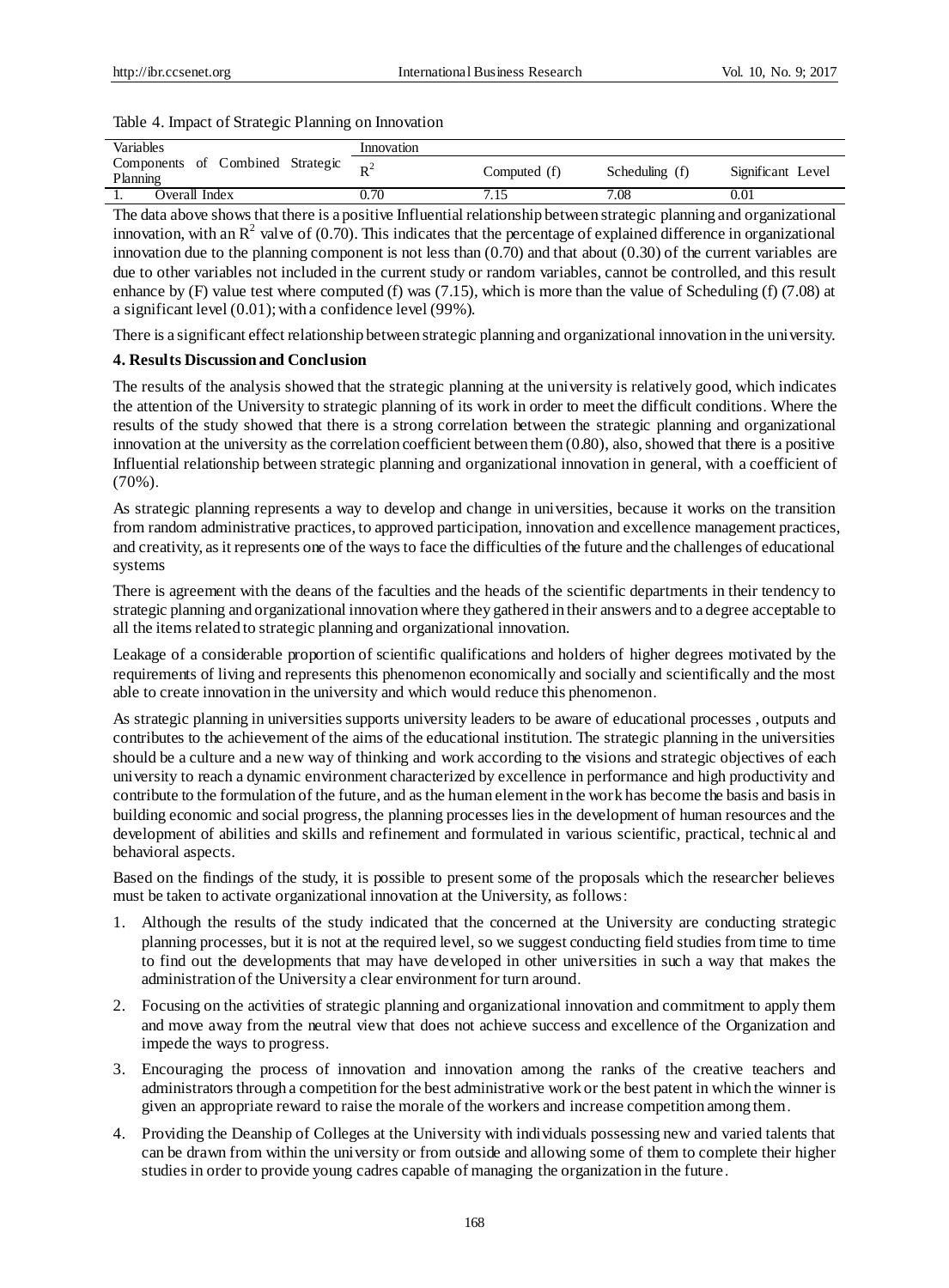#### **References**

Abbas, M. (2005). *School Strategic Plan - Guidance Manual*. Dubai: Dar Al-Qalam.

- Abu Bakr, M. M. (2000). *Guide to strategic thinking and the preparation of strategic plans*. Alexandria, Egypt: University House for printing, publishing and distribution.
- Al- Arif, N. (2001). *Strategic Planning and Globalization*. Cairo: University House
- Alalak, B. (1998). *Principles of Management*.Amman, Jordan: Dar Al Yazuri for Publishing and Distribution.
- Al-Amari, S. M., & Al-Samarrai, S. H. (2002). The Effect of Technology in Technical innovation, A Field Study of a Sample of Managers in Iraqi Industry*.* In *The Fourth Scientific Conference, Business Strategies in Facing the Challenges of Globalization,* Philadelphia University, Jordan 15/3/2005
- Albon, S. P., Iqbal, I., & Pearson, M. L. (2016). Strategic Planning in an Educational Development Centre: Motivation, Management, and Messiness. *Collected Essays on Learning and Teaching*, *9*, 207-226. https://doi.org/10.22329/celt.v9i0.4427
- Al-Dahan, O. (1992) *Theories of Business Organizations*. 1<sup>st</sup> ed. Amman, Jordan: Safadi Press.
- Al-Dmour, M. (2011). *Strategic planning of human resources in the public sector*. Amman: Dar Al-Hamed Publishing and Distribution.
- Alkrioti, M. (2000). *Organizational Behavior, Human Behavior Study*. 1<sup>st</sup> ed. Amman, Jordan: Dar Wael Publishing.
- Allison, M., & Kaye, J. (2015). *Strategic planning for nonprofit organizations: A practical guide and workbook*. 2<sup>nd</sup> ed. New Jersey: John Wiley & Sons. https://doi.org/10.1002/9781118769690
- Allozi, M. (1999). *Organizational Development Basics and Modern Concepts*, Amman, Jordan: Dar Wael Publishing and Distribution.
- Al-Qaryouti, M. K. (2000). *Organizational Behavior, A Study of Individual and Collective Human Behavior in Different Organizations*. 1<sup>st</sup> ed. Amman, Jordan: Dar Wael Publishing and Distribution.
- Al-Qatamin, A. A. (1996). *Strategic Planning, Concepts, theories and applied cases*. 1<sup>st</sup> ed. Alexandria: Dar Majdlawi Publishing and Distribution.
- Al-Saad, M. A., & Ghalebi, T. M. (1999). Administrative Policy, Concept, Drafting and Case Studies. 1<sup>st</sup> ed. Egypt: Dar Al Kutub for Printing and Publishing.
- Al-Salem, M. S. (2000). *Theory of Organization Structure and Design*. Amman: Dar Wael Publishing and Distribution.
- Al-Salem, M., & Al-Najjar, F. (2002). The Relationship between the Clarity of the Scientific Concept of Strategic Planning and its Level of Practice in Small Industrial Organizations. *Dirasat Administrative Sciences*, *29*(2), 347-371.
- Al-Sarzan, R. H. (2000). *Management of innovation and innovation, the basics of technology and methods of*  application. 1<sup>st</sup> ed. Cairo, Egypt: Dar Alrida for publication and distribution, series satisfaction of information.
- Al-Sumaidi, M. J. M. (1999). *Advanced Marketing Accesses*. 1<sup>st</sup> ed. Amman, Jordan: Zahran Publishing House.
- Amabile, T. M., Conti, R., Coon, H., Lazenby, J., & Herron, M. (1996). Assessing the work environment for creativity. *Academy of management journal*, *39*(5), 1154-1184. https://doi.org/10.2307/256995
- Amer, S. Y. (2001). *Administration and challenges of change*. Egypt, Cairo: Wide Service Consultancy Center.
- Ansoff, H. I., & McDonnell, E. J. (1990). *Implanting strategic management*. New York: Prentice hall.
- Anthony, R. (1965). *Planning and Control System*. Boston: John Wiley.
- Armstrong, G., & Kotler, P. (2000). Marketing an introduction.  $2^{nd}$  ed. New York: Prentice-Hall.
- Awad, M. A. (2000). *Strategic Management*. Alexandria: University House for Printing, Publishing and Distribution.
- Badr, H. R. (1994). *Strategic Management*. 1<sup>st</sup> ed. Cairo: Dar Al-Nahda Arab Printing and Publishing.
- Bryson, J. M. (2011). *Strategic planning for public and nonprofit organizations: A guide to strengthening and sustaining organizational achievement* (Vol. 1). New Jersey: John Wiley & Sons.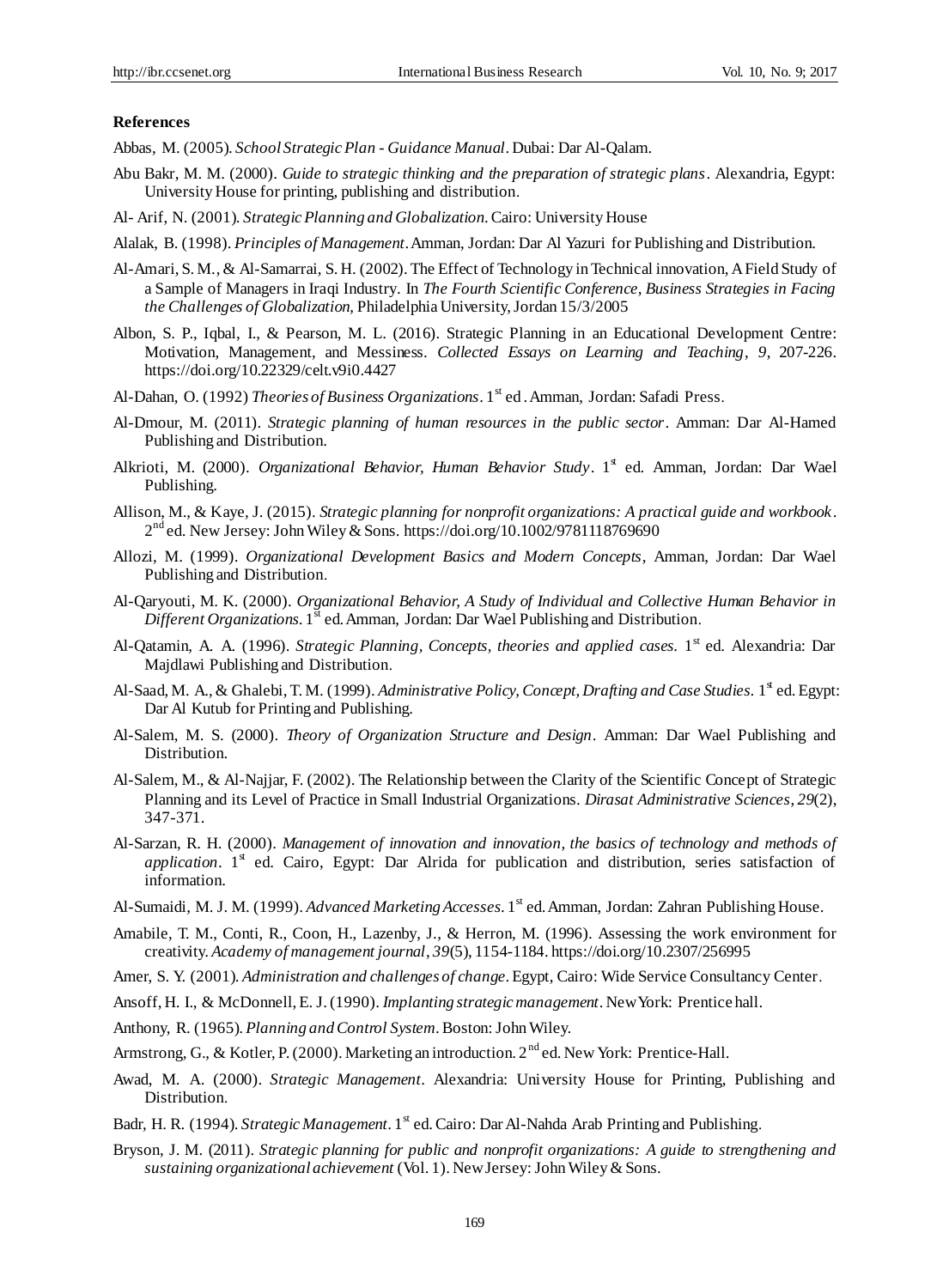Daft, R. L. (2001). *Essentials of organization theory and design*. Mason: South Western Educational Publishing.

- Durra, A. (1994). Modern *Management, Concepts and Processes, A Scientific and Analytical Approach*. 1<sup>st</sup> ed. Amman, Jordan Arab Center for Student Services.
- Evans, J. R. (1997). Production, operations management: quality, performance, and value. Minneapolis/St. Paul: West Pub. Co..
- Glueck, W. F. (1978). *Business Policy and Strategy Formation and Management*. 2<sup>nd</sup> ed. New York: Mac Graw-Hill Book Co.
- Harem, H. (2003). *Organization Management holistic perspective*. Amman, Jordan: Dar Hamid Publishing and Publishing.
- Hill, C. W., Jones, G. R., & Schilling, M. A. (2013). *Strategic management: theory: an integrated approach*.  $11<sup>th</sup>$ ed. United States: Cengage Learning.
- Hodge, B. J., & Anthony, W. (1991). *Organization Theory Strategic Approach*. Boston, United States: Pearson Allyn and Bacon.
- Hunger, J. D., & Wheelen, T. L. (1997). *Strategic Management*. 6Th ed. Chicago: Addison Wesley Longman, Inc.
- Ibarra, H. (1993). Network centrality, power, and innovation involvement: Determinants of technical and administrative roles. *Academy of Management journal, 36*(3), 471-501. https://doi.org/10.2307/256589
- Immordino, K. M., Gigliotti, R. A., Ruben, B. D., & Tromp, S. (2016). Evaluating the Impact of Strategic Planning in Higher Education. *Educational Planning*, *23*(1), 35-48. http://isep.info/wp-content/uploads/2016/04/23-1\_4evaluatingimpact.pdf
- Kargar, J., & Parnell, J. A. (1996). Strategic planning emphasis and planning satisfaction in small firms: an empirical investigation. *Journal of Business Strategies, 13*(1), 42-64. http://chinese-school.netfirms.com/business-article-strategic-planning.html
- Koontz, H., O'Donnell, C., & Weihrich, H. (1984) Management. 8th ed. London: Mc Graw-Hill, International Book Co.
- Kotler, P. (1997). *Marketing Management*. 9<sup>th</sup> ed. USA: Prentice Hall Inc.
- Kuehl, C., & Lamping, P. (1990*). Small Business Planning and Management*. New York: Forth Worth, the Dryden Press.
- Lewis, P., Goodman, S., Fandt, P., & Michlitsch, J. (2006). *Management: Challenges for tomorrow's leaders*. 5th ed. Mason, USA: Thomson.
- Miller, C. C., & Cardinal, L. B. (1994). Strategic planning and firm performance: A synthesis of more than two decades of research. *Academy of management journal, 37*(6), 1649-1665. https://doi.org/10.2307/256804
- Ministry of Higher Education and Scientific Research, Jordan www.mohe.gov.jo/ar/pages/BriefMohe1.aspx dated: 2/5/2017, time: 9:24 P.M
- Mustafa, A. (2010). *Successful Strategic Planning for Educational Institutions: A Practical Guide*. 1st ed. Cairo: Darannashr for Universities.
- Norton, M. S. (2008). *Human Resources Administration for Educational Leaders*. London: Sage Publications.
- Obaidat, M. I. (1997). *Marketing Strategy, Behavioral Approach*. 2<sup>nd</sup> ed. Amman, Jordan: Future Printing Press and Publishing.
- Ololube, N. P., Aiya, F., Uriah, O. A., & Ololube, D. O. (2016). Strategic planning: a universal remedy for the successful management of 21 st century university education (UE). *Management*, *6*(3), 76-88. http://article.sapub.org/10.5923.j.mm.20160603.03.html
- Olszak. C. M., & Kisielnicki, J. (2016). Organizational creativity and IT-based support. Informing Science: the *International Journal of an Emerging Transdiscipline, 19,* 103-123. https://www.researchgate.net/publication/313385995\_Organizational\_creativity\_and\_IT-based\_support.
- Robbins, S. P., & Coulter, M. (1990). Management.  $5<sup>th</sup>$  ed. New Jersey, Prentice-Hall.
- Rogers, P. R., Miller, A., & Judge, W. Q. (1999). Using information-processing theory to understand planning/performance relationships in the context of strategy. *Strategic Management Journal, 20*(5), 567-577. https://doi.org/10.1002/(SICI)1097-0266(199906)20:6<567::AID-SMJ36>3.0.CO;2-K